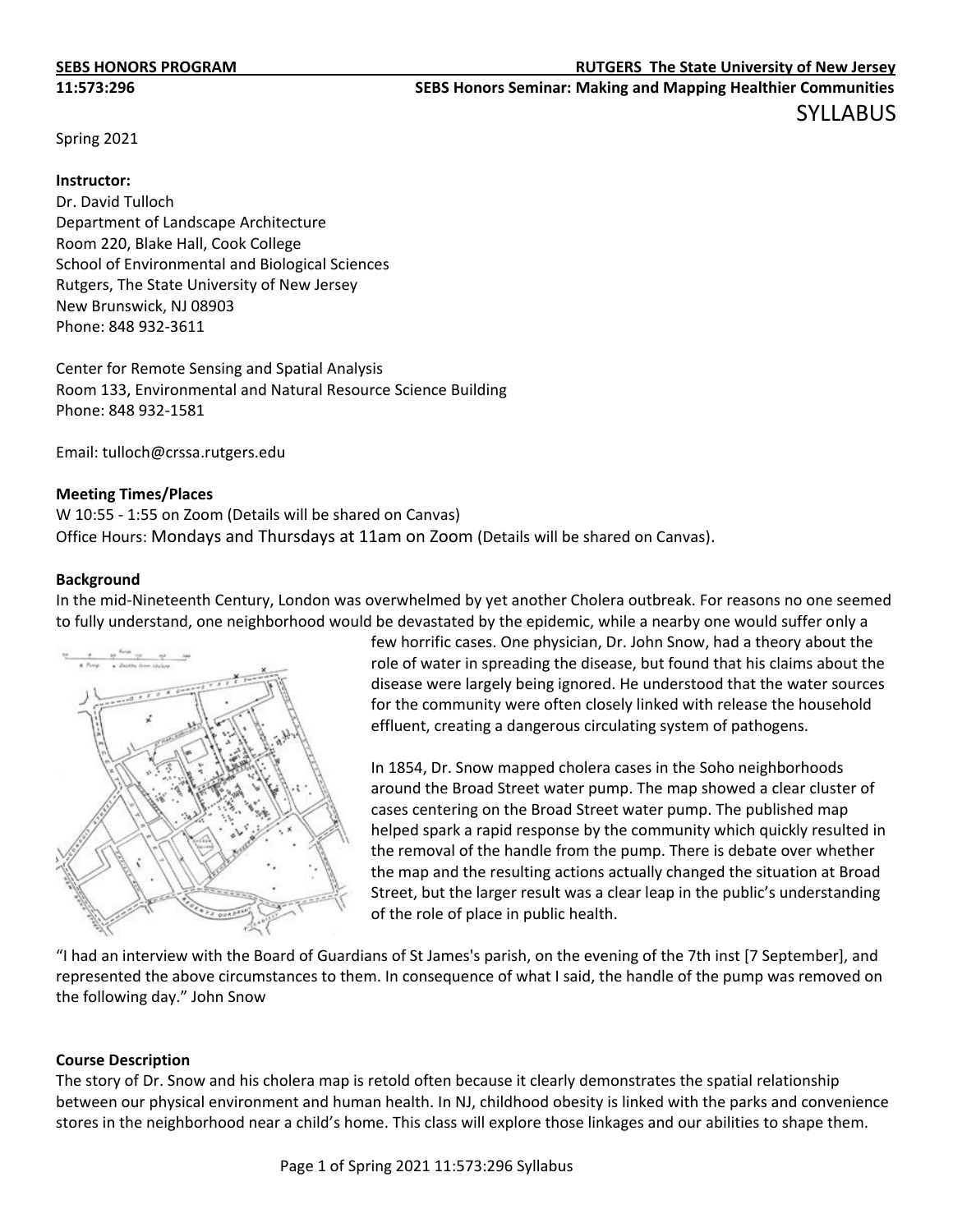After an initial overview of the topic, we will begin by learning about geospatial technologies and the role of mapping in public health. We will learn basic GIS operations and techniques so that we can make custom maps for the class, through a series of weekly GIS lab exercises.

We will then look at how communities are shaped and how they shape our health. We will ask questions about planning and design changes that can be made to improve health in communities. The class will work to identify changes that could be made to address specific health concerns or issues.

Finally, we will use a series of 3 projects to combine what we learn with the skills you bring to class. These projects will allow the class to produce products that can be shared with an outside audience and demonstrate the multidisciplinary nature of these topics.

# **Class Outline**

# I. INTRODUCTION

II. MAPPING HEALTHIER COMMUNITIES

Place matters Mapping techniques and software Spatial analysis and map design

III. MAKING HEALTHIER COMMUNITIES Design matters Design for active exercise and walkability Design for healthier eating/food supply Design for better physical environment

# IV. APPLICATIONS

Geohealth Health analyses and applications:

## **Class Schedule**

January 20 – First Day February 24 -- First Project Apr 7 – Second Project Apr 28 -- Final class – Final project due

## **Due Dates**

Except for circumstances truly beyond the student's control (like a viral infection or medical treatment), all assignments are due at the dates and times specified throughout the semester. Projects that are incomplete on the due date should still be submitted on the date it is due to receive at least partial credit. It is understood that this is an unusual year, and efforts will be made to recognize that, but those unusual circumstances are often reasons to be even more mindful of deadlines.

Any work submitted late without an excused absence or prior agreement with the instructor will be penalized a letter grade for each day past due. Working beyond a due date is both unrealistic in a professional planning setting and unfair to your classmates in this course. The lessons involved in balancing the workload of this class with demanding classes (like organic chemistry or Calc II) is an important part of the honors programs. However, recognition of the conflicts in advance of the problem is a key – if you anticipate a time crunch, the best way to get an extension is to notify the professor BEFORE you need the extension.